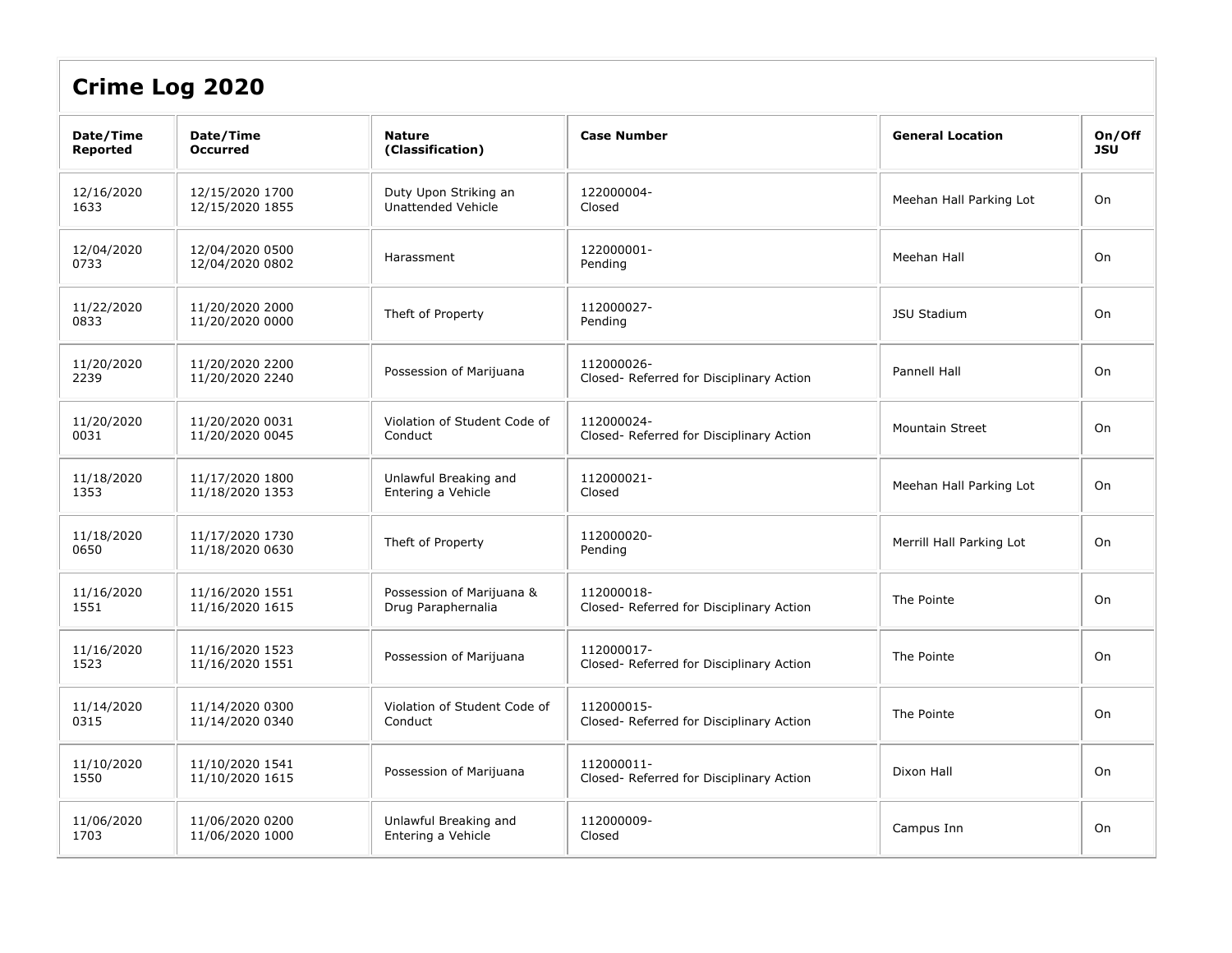| 11/06/2020<br>0239 | 11/06/2020 0130<br>11/06/2020 0200 | Theft of Property                                             | 112000006-<br>Unfounded | Kappa Alpha             | On  |
|--------------------|------------------------------------|---------------------------------------------------------------|-------------------------|-------------------------|-----|
| 11/04/2020<br>1217 | 11/03/2020 2000<br>11/04/2020 1200 | Unlawful Breaking and<br>Entering a Vehicle                   | 112000004-<br>Pending   | Meehan Hall Parking Lot | On  |
| 11/03/2020<br>0821 | 11/03/2020 0300<br>11/03/2020 0315 | Unlawful Breaking and<br>Entering a Vehicle and<br>Harassment | 112000002-<br>Pending   | Pi Kappa Phi            | On  |
| 10/30/2020<br>1643 | 10/27/2020 0130<br>10/27/2020 1445 | Rape                                                          | 102000039-<br>Closed    | The Pointe              | On  |
| 10/27/2020<br>1640 | 10/27/2020 1640<br>10/27/2020 1647 | Duty Upon Striking an<br>Unattended Vehicle                   | 102000034-<br>Closed    | Ramona Wood Parking Lot | On  |
| 10/26/2020<br>1550 | 10/26/2020 0915<br>10/26/2020 1100 | Theft of Property                                             | 102000033-<br>Pending   | Houston Cole Library    | On  |
| 10/23/2020<br>1508 | 10/23/2020 1500<br>10/23/2020 1546 | Domestic Violence                                             | 102000028-<br>Pending   | Jack Hopper Cafeteria   | On  |
| 10/22/2020<br>1335 | 10/21/2020 0130<br>10/21/2020 1300 | Unlawful Breaking and<br>Entering a Vehicle                   | 102000027-<br>Pending   | Meehan Hall Parking Lot | On  |
| 10/20/2020<br>1309 | 10/19/2020 0000                    | Theft of Property                                             | 102000025-<br>Pending   | <b>JSU Campus</b>       | On  |
| 10/20/2020<br>1130 | 10/16/2020 2000<br>10/17/2020 1100 | Duty Upon Striking an<br>Unattended Vehicle                   | 102000023-<br>Pending   | Fitzpatrick Hall        | On  |
| 10/15/2020<br>1327 | 10/13/2020 1600<br>10/15/2020 1320 | Theft of Property                                             | 102000016-<br>Closed    | Roy Webb Road           | Off |
| 10/13/2020<br>1148 | 10/10/2020 2200<br>10/13/2020 0300 | Duty Upon Striking an<br>Unattended Vehicle                   | 102000013-<br>Pending   | The Pointe              | On  |
| 10/13/2020<br>0013 | 10/12/2020 2249<br>10/13/2020 0030 | Harassment                                                    | 102000012-<br>Pending   | The Pointe              | On  |
| 10/11/2020<br>0026 | 10/11/2020 0018<br>10/11/2020 0020 | Duty Upon Striking an<br>Unattended Vehicle                   | 102000011-<br>Closed    | Penn House Parking Lot  | On  |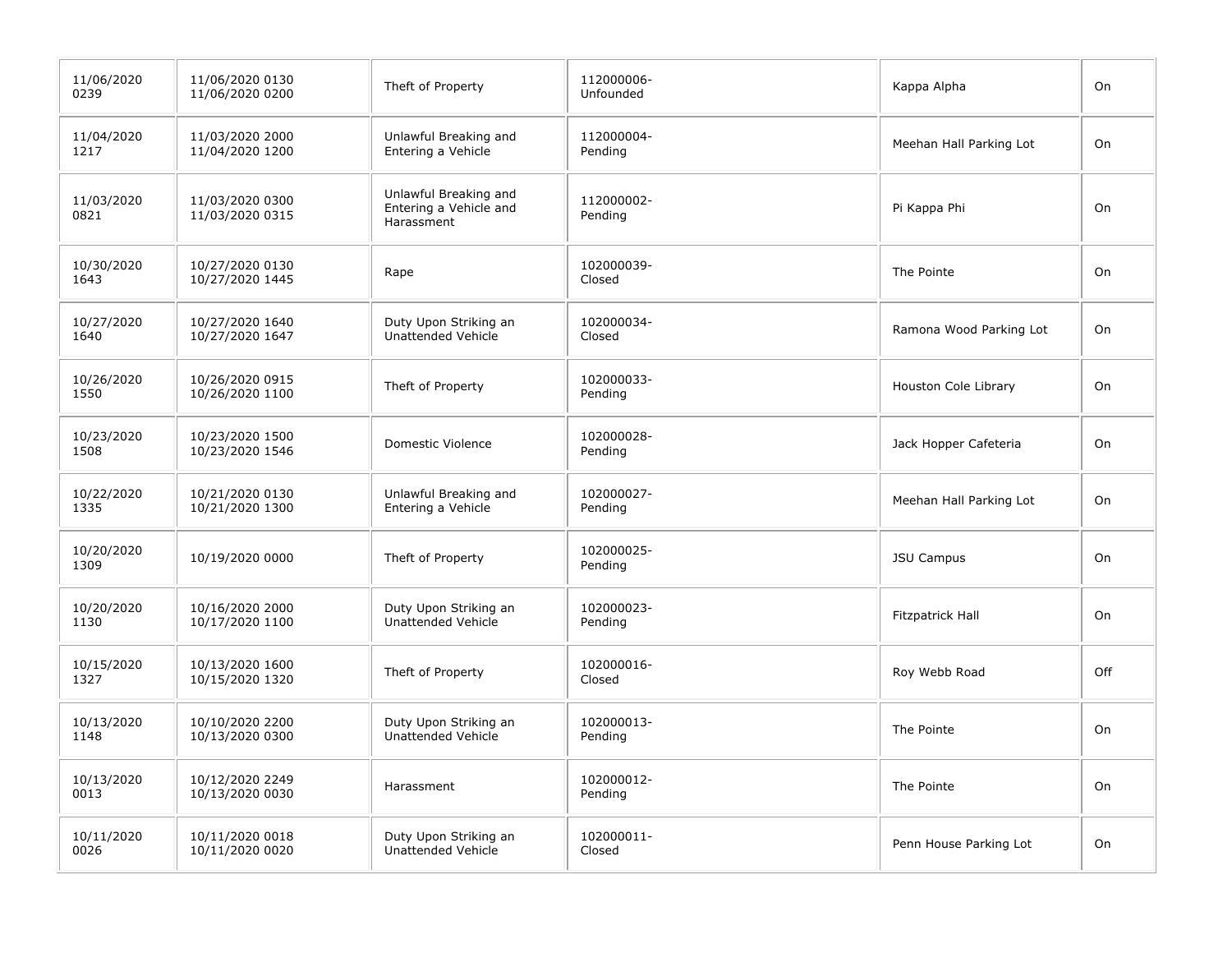| 10/10/2020<br>0210 | 10/10/2020 0210<br>10/10/2020 0234 | Violation of Student Code of<br>Conduct                                                                                         | 102000009-<br>Closed                                   | The Pointe             | On |
|--------------------|------------------------------------|---------------------------------------------------------------------------------------------------------------------------------|--------------------------------------------------------|------------------------|----|
| 10/04/2020<br>0042 | 10/04/2020 0042                    | Arrest- Driving Under the<br>Influence, Possession of a<br>Concealed Weapon Without<br>a Permit, and Possession of<br>Marijuana | 102000002-1<br>Closed                                  | Cole Drive             | On |
| 09/29/2020<br>2241 | 02/26/2020 2200<br>02/26/2020 2300 | Arrest- Domestic Violence                                                                                                       | 092000039-1<br>Closed                                  | Crow Hall              | On |
| 09/25/2020<br>2024 | 09/25/2020 1900<br>09/25/2020 2047 | Harassment, Criminal<br>Mischief & Criminal<br>Trespassing                                                                      | 092000033-<br>Pending                                  | The Pointe             | On |
| 09/23/2020<br>1744 | 09/23/2020 1744<br>09/23/2020 1803 | Possession of Marijuana                                                                                                         | 092000031-<br>Closed- Referred for Disciplinary Action | Meehan Hall            | On |
| 09/23/2020<br>1554 | 09/23/2020 1530<br>09/23/2020 1558 | Possession of Marijuana &<br>Drug Paraphernalia                                                                                 | 092000030-<br>Closed- Referred for Disciplinary Action | The Pointe             | On |
| 09/23/2020<br>1525 | 09/23/2020 1520<br>09/23/2020 1543 | Possession of Marijuana                                                                                                         | 092000029-<br>Closed- Referred for Disciplinary Action | <b>Colonial Arms</b>   | On |
| 09/23/2020<br>1426 | 09/23/2020 1426<br>09/23/2020 1449 | Violation of Student Code of<br>Conduct                                                                                         | 092000028-<br>Closed- Referred for Disciplinary Action | Dixon Hall             | On |
| 09/23/2020<br>1408 | 09/23/2020 1410<br>09/23/2020 1411 | Possession of Marijuana &<br>Drug Paraphernalia                                                                                 | 092000027-<br>Closed- Referred for Disciplinary Action | The Pointe             | On |
| 09/22/2020<br>1558 | 09/22/2020 1550<br>09/22/2020 1618 | Possession of Marijuana &<br>Drug Paraphernalia                                                                                 | 092000024-<br>Closed- Referred for Disciplinary Action | <b>Mountain Street</b> | On |
| 09/22/2020<br>1546 | 09/22/2020 1500<br>09/22/2020 1546 | Possession of Marijuana &<br>Drug Paraphernalia                                                                                 | 092000023-<br>Closed- Referred for Disciplinary Action | Campus Inn             | On |
| 09/21/2020<br>1254 | 09/21/2020 1254<br>09/21/2020 1335 | Consumption of Alcohol by<br>a Minor                                                                                            | 092000020-<br>Pending                                  | Meehan Hall            | On |
| 09/19/2020<br>1421 | 09/18/2020 1900<br>09/19/2020 1421 | Domestic Violence                                                                                                               | 092000019-<br>Closed- Referred for Disciplinary Action | The Pointe             | On |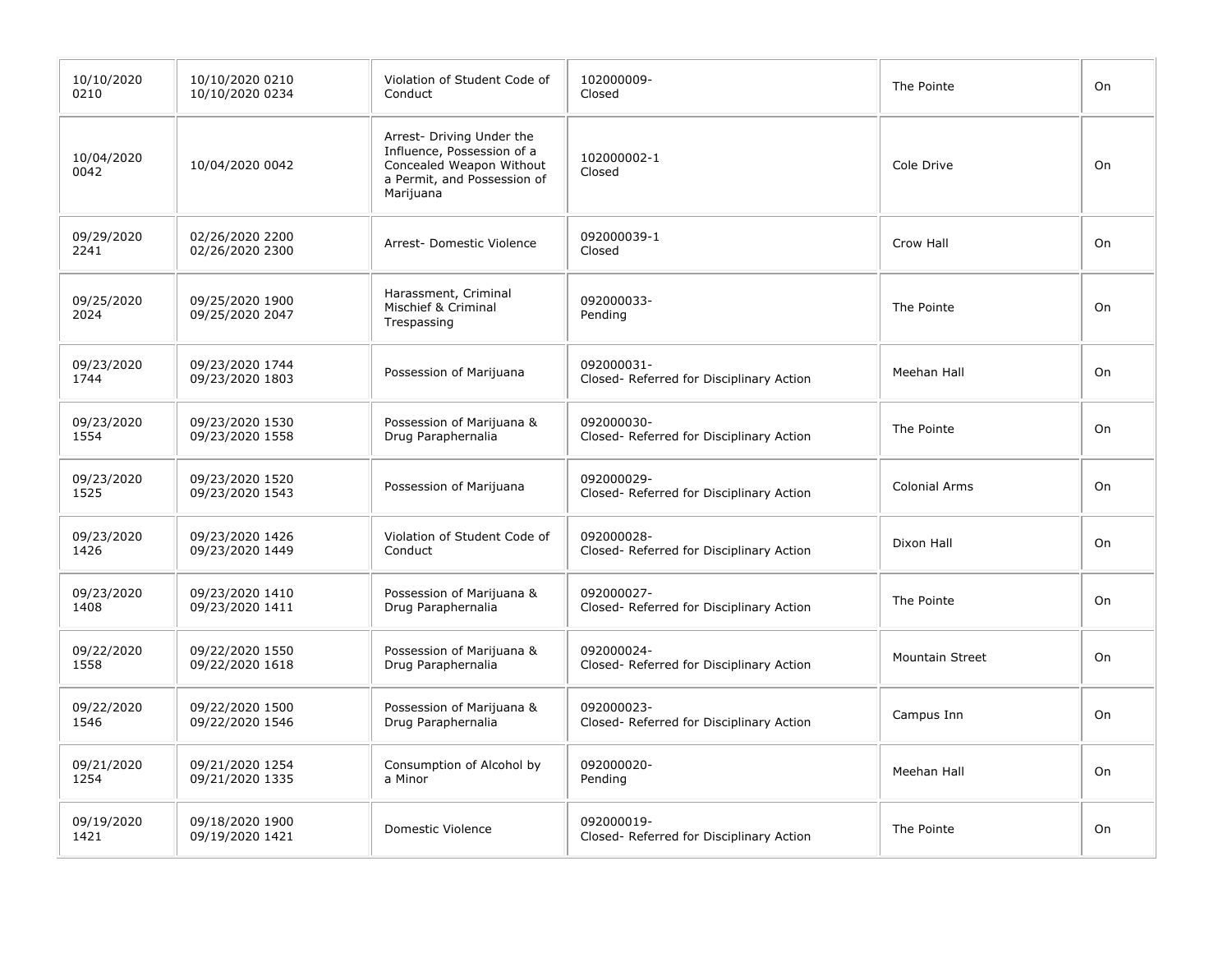| 09/18/2020<br>1150 | 09/17/2020 1300<br>09/17/2020 1315 | Harassment                                                                                                                                                                           | 092000017-<br>Pending                                  | Pete Mathews Coliseum | On |
|--------------------|------------------------------------|--------------------------------------------------------------------------------------------------------------------------------------------------------------------------------------|--------------------------------------------------------|-----------------------|----|
| 09/13/2020<br>2351 | 09/12/2020 2351<br>09/13/2020 0019 | Violation of Student Code of<br>Conduct                                                                                                                                              | 092000014-<br>Closed                                   | The Pointe            | On |
| 09/10/2020<br>1331 | 09/08/2020 2200<br>09/09/2020 1100 | Duty Upon Striking An<br>Unattended Vehicle                                                                                                                                          | 092000012-<br>Pending                                  | The Pointe            | On |
| 09/08/2020<br>2353 | 09/07/2020 2353<br>09/08/2020 0000 | Violation of Student Code of<br>Conduct                                                                                                                                              | 092000008-<br>Closed- Referred for Disciplinary Action | The Pointe            | On |
| 09/04/2020<br>1845 | 09/04/2020 1653<br>09/04/2020 1658 | Duty Upon Striking An<br>Unattended Vehicle                                                                                                                                          | 092000005-<br>Closed                                   | The Pointe            | On |
| 08/22/2020<br>1859 | 08/22/2020 1842<br>08/22/2020 1859 | Assault & Violation of<br>Student Code of Conduct                                                                                                                                    | 082000013-<br>Closed- Referred for Disciplinary Action | Fitzpatrick Hall      | On |
| 08/10/2020<br>1530 | 08/10/2020 1528<br>08/10/2020 1558 | Possession of Marijuana                                                                                                                                                              | 082000004-<br>Closed- Referred for Disciplinary Action | The Pointe            | On |
| 08/08/2020<br>1533 | 08/08/2020 1517<br>08/08/2020 1533 | <b>Criminal Mischief</b>                                                                                                                                                             | 082000003-<br>Closed                                   | The Pointe            | On |
| 07/30/2020<br>0930 | 07/23/2020 0000<br>07/30/2020 0000 | <b>Criminal Mischief</b>                                                                                                                                                             | 072000011-<br>Pending                                  | Jax Apartments        | On |
| 07/24/2020<br>1211 | 07/24/2020 1210<br>07/24/2020 1220 | Violation of Student Code of<br>Conduct                                                                                                                                              | 072000010-<br>Closed                                   | Campus Inn            | On |
| 07/22/2020<br>1708 | 07/04/2020 0000<br>07/22/2020 1600 | Theft of Property                                                                                                                                                                    | 072000009-<br>Pending                                  | University Track      | On |
| 07/22/2020<br>0927 | 07/22/2020 0952                    | Arrest- Criminal Trespass                                                                                                                                                            | 072000008-1<br>Closed                                  | The Pointe            | On |
| 07/11/2020<br>2228 | 07/11/2020 2228                    | Arrest- Possession of<br>Marijuana, Consumption of<br>Alcohol by a Minor, Giving<br>False Identification to Law<br>Enforcement, and<br><b>Obstructing Governmental</b><br>Operations | 072000006-1<br>Closed                                  | The Pointe            | On |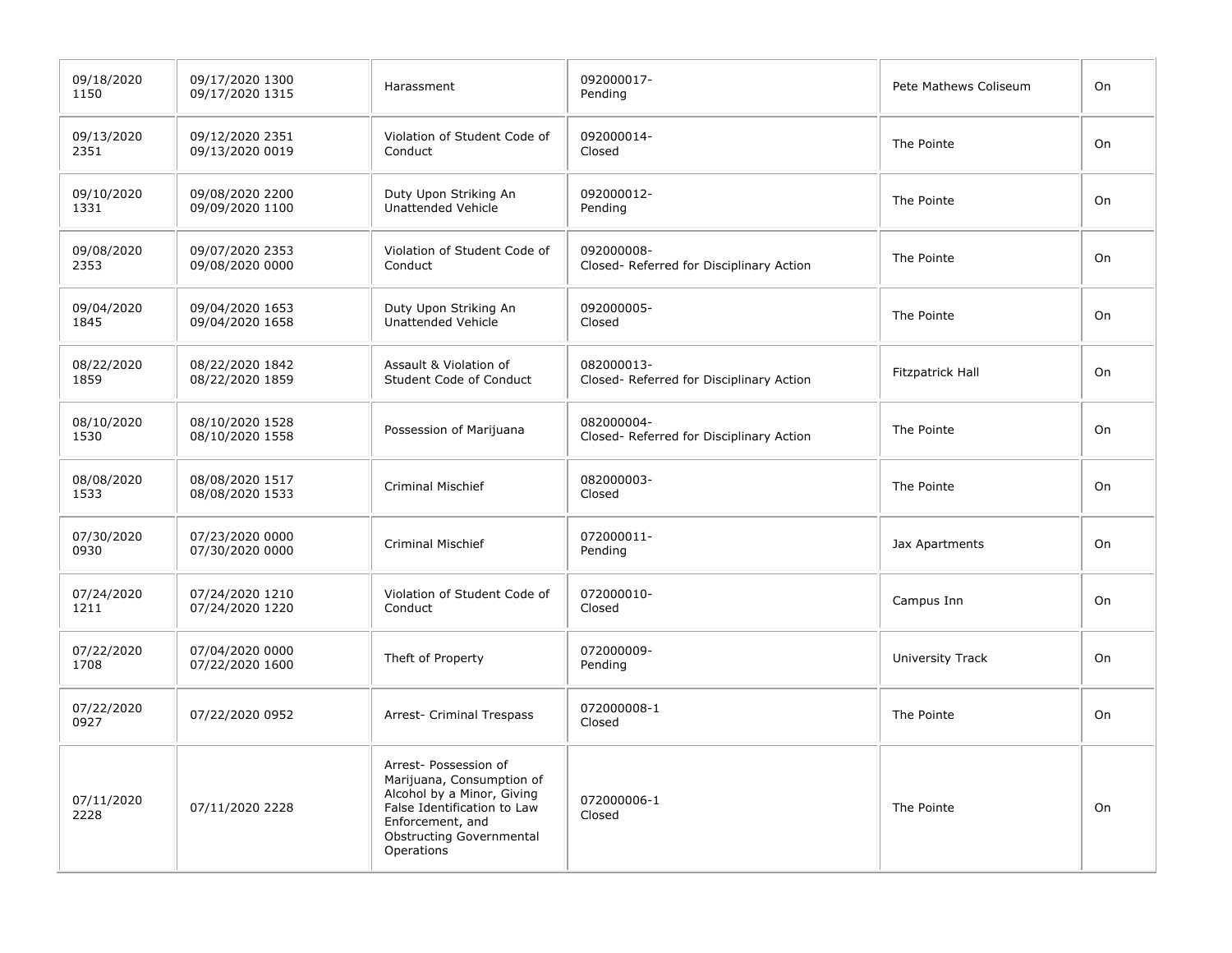| 07/10/2020<br>0038  | 07/10/2020 0038                    | Domestic Violence                                           | 072000005-<br>Closed- Referred for Disciplinary Action | The Pointe                 | On |
|---------------------|------------------------------------|-------------------------------------------------------------|--------------------------------------------------------|----------------------------|----|
| 07/07/2020<br>1517  | 07/07/2020 1506<br>07/07/2020 1517 | Violation of Student Code of<br>Conduct                     | 072000003-<br>Closed- Referred for Disciplinary Action | The Pointe                 | On |
| 07/01/2020<br>1100  | 06/12/2020 0800<br>07/01/2020 1148 | Theft of Property                                           | 072000001-<br>Pending                                  | <b>Bibb Graves Hall</b>    | On |
| 06/20/2020<br>1948  | 06/20/2020 1937<br>06/20/2020 1947 | Violation of Student Code of<br>Conduct                     | 062000008-<br>Closed- Referred for Disciplinary Action | Meehan Hall                | On |
| 06/13/2020<br>1334  | 06/13/2020 1330<br>06/13/2020 1343 | Violation of Student Code of<br>Conduct                     | 062000006-<br>Closed                                   | The Pointe                 | On |
| 06/07/2020<br>2230  | 06/07/2020 1700<br>06/07/2020 2230 | Burglary                                                    | 062000003-<br>Closed                                   | The Pointe                 | On |
| 05/27/2020<br>1519  | 05/27/2020 1500<br>05/27/2020 1520 | Violation of Student Code of<br>Conduct                     | 052000010-<br>Closed- Referred for Disciplinary Action | The Pointe                 | On |
| 05/15/2020<br>1815  | 05/15/2020 0700<br>05/15/2020 1800 | Duty Upon Striking an<br>Unattended Vehicle                 | 052000005-<br>Closed                                   | Meehan Hall Parking Lot    | On |
| 05/14/2020<br>2145  | 05/14/2020 2145<br>05/14/2020 2210 | Domestic Violence                                           | 052000004-<br>Pending                                  | Salls Hall                 | On |
| 05/11/2020<br>1731  | 04/27/2020 0001<br>05/11/2020 1731 | Theft of Property                                           | 052000003-<br>Closed                                   | Sparkman Hall              | On |
| 05/06/2020<br>0930  | 04/16/2020 0800<br>05/06/2020 1003 | Theft of Property                                           | 052000002-<br>Closed                                   | Pete Mathews Coliseum      | On |
| 04/22/20120<br>1414 | 04/22/2020 0322<br>04/22/2020 1330 | Duty Upon Striking an<br>Unattended Vehicle                 | 042000010-<br>Closed                                   | Meehan Hall<br>Parking Lot | On |
| 04/10/2020<br>1239  | 04/01/2020 0000                    | Theft of Property                                           | 042000006-<br>Pending                                  | Jack Hopper Dining Hall    | On |
| 04/08/2020<br>1400  | 03/02/2020 1200                    | Theft of Property and<br>Possession of Forged<br>Instrument | 042000004-<br>Pending                                  | <b>Bibb Graves</b>         | On |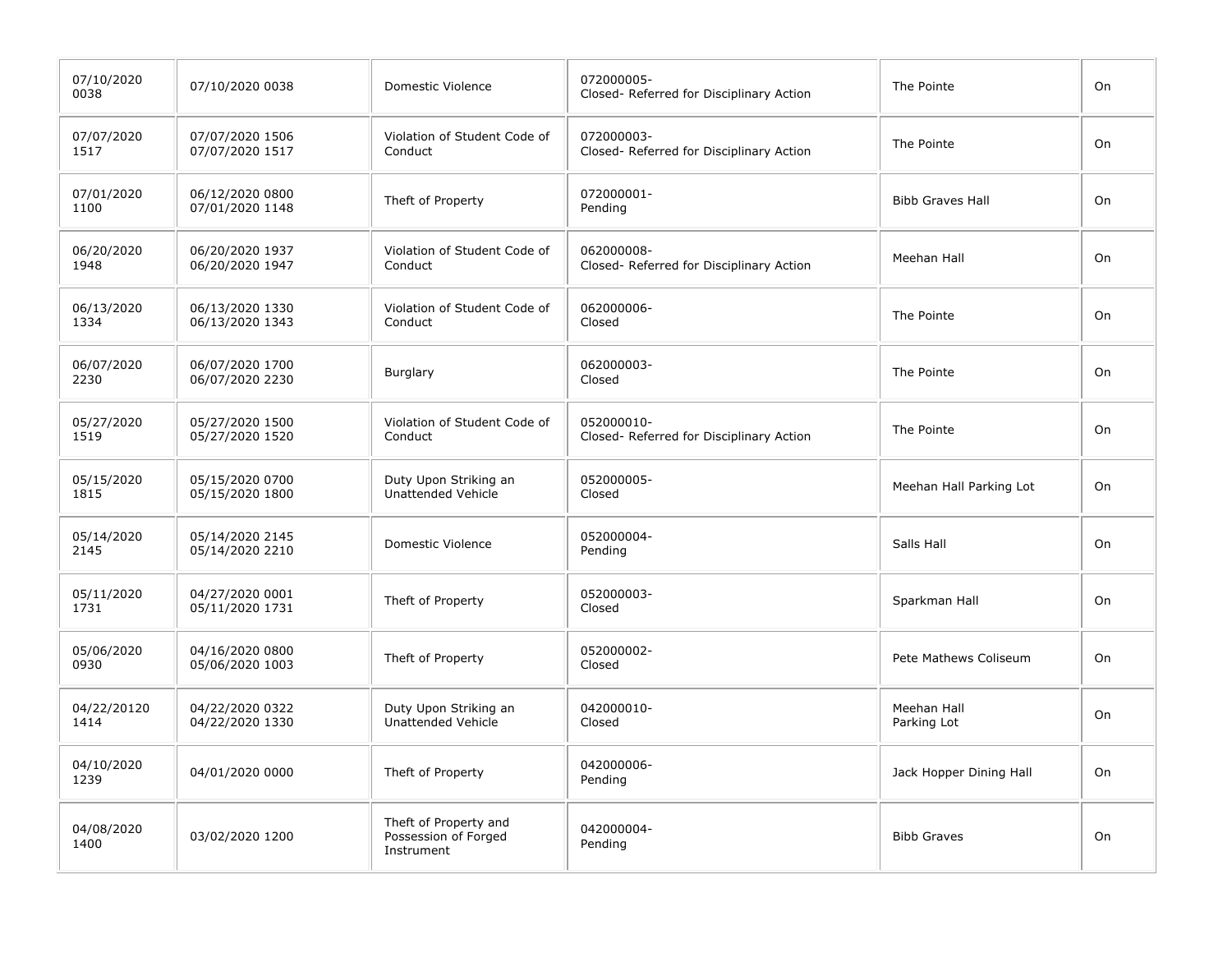| 03/25/2020<br>1852 | 03/25/2020 1840<br>03/25/2020 1917 | Possession of Marijuana &<br>Drug Paraphernalia                                                                                    | 032000035-<br>Closed                                   | The Pointe                   | On  |
|--------------------|------------------------------------|------------------------------------------------------------------------------------------------------------------------------------|--------------------------------------------------------|------------------------------|-----|
| 03/20/2020<br>1856 | 03/19/2020 0130<br>03/20/2020 1600 | Unlawful Breaking &<br>Entering a Vehicle                                                                                          | 032000033-<br>Closed                                   | <b>Mountain Street Homes</b> | On  |
| 03/18/2020<br>0001 | 03/18/2020 0001                    | Arrest- Possession of<br>Marijuana & Drug<br>Paraphernalia, Open<br>Container, and Unlawful<br>Possession of a Concealed<br>Weapon | 032000031-1<br>Closed                                  | The Pointe                   | On  |
| 03/17/2020<br>1030 | 03/09/2020 1000<br>03/11/2020 1100 | Fraudulent Use of a Debit<br>Card                                                                                                  | 032000030-<br>Pending                                  | Theron Montgomery Building   | On  |
| 03/12/2020<br>1350 | 03/11/2020 1700<br>03/11/2020 1700 | Theft of Property                                                                                                                  | 032000026-<br>Pending                                  | <b>Bennett Field</b>         | On  |
| 03/08/2020<br>2221 | 03/07/2020 1700<br>03/07/2020 2215 | Harassment                                                                                                                         | 032000020-<br>Closed                                   | Pannell Hall                 | On  |
| 03/04/2020<br>2328 | 03/04/2020 2328                    | Arrest- Failure to Appear                                                                                                          | 032000012-1<br>Closed                                  | Jacksonville City Jail       | Off |
| 03/04/2020<br>1930 | 03/04/2020 1900<br>03/04/2020 1930 | Arrest- Domestic Violence                                                                                                          | 032000011-1<br>Closed                                  | The Pointe                   | On  |
| 03/04/2020<br>0956 | 03/03/2020 0827<br>03/03/2020 0830 | <b>Indecent Exposure</b>                                                                                                           | 032000007-<br>Closed- Referred for Disciplinary Action | Dixon Hall                   | On  |
| 03/03/2020<br>2015 | 03/03/2020 2015                    | Arrest- Possession of<br>Marijuana & Drug<br>Paraphernalia                                                                         | 032000005-1<br>Closed                                  | Sparkman Hall                | On  |
| 03/01/2020<br>0134 | 03/01/2020 0134<br>03/01/2020 0157 | Violation of Student Code of<br>Conduct                                                                                            | 032000001-<br>Closed- Referred for Disciplinary Action | The Pointe                   | On  |
| 02/27/2020<br>1842 | 02/27/2020 1835<br>02/27/2020 1856 | Possession of Marijuana &<br>Drug Paraphernalia, Minor<br>in Possession of Tobacco                                                 | 022000051-<br>Closed- Referred for Disciplinary Action | Dixon Hall                   | On  |
| 02/27/2020<br>1442 | 02/27/2020 1400<br>02/27/2020 1450 | Harassment                                                                                                                         | 022000048-<br>Closed                                   | Martin Hall                  | On  |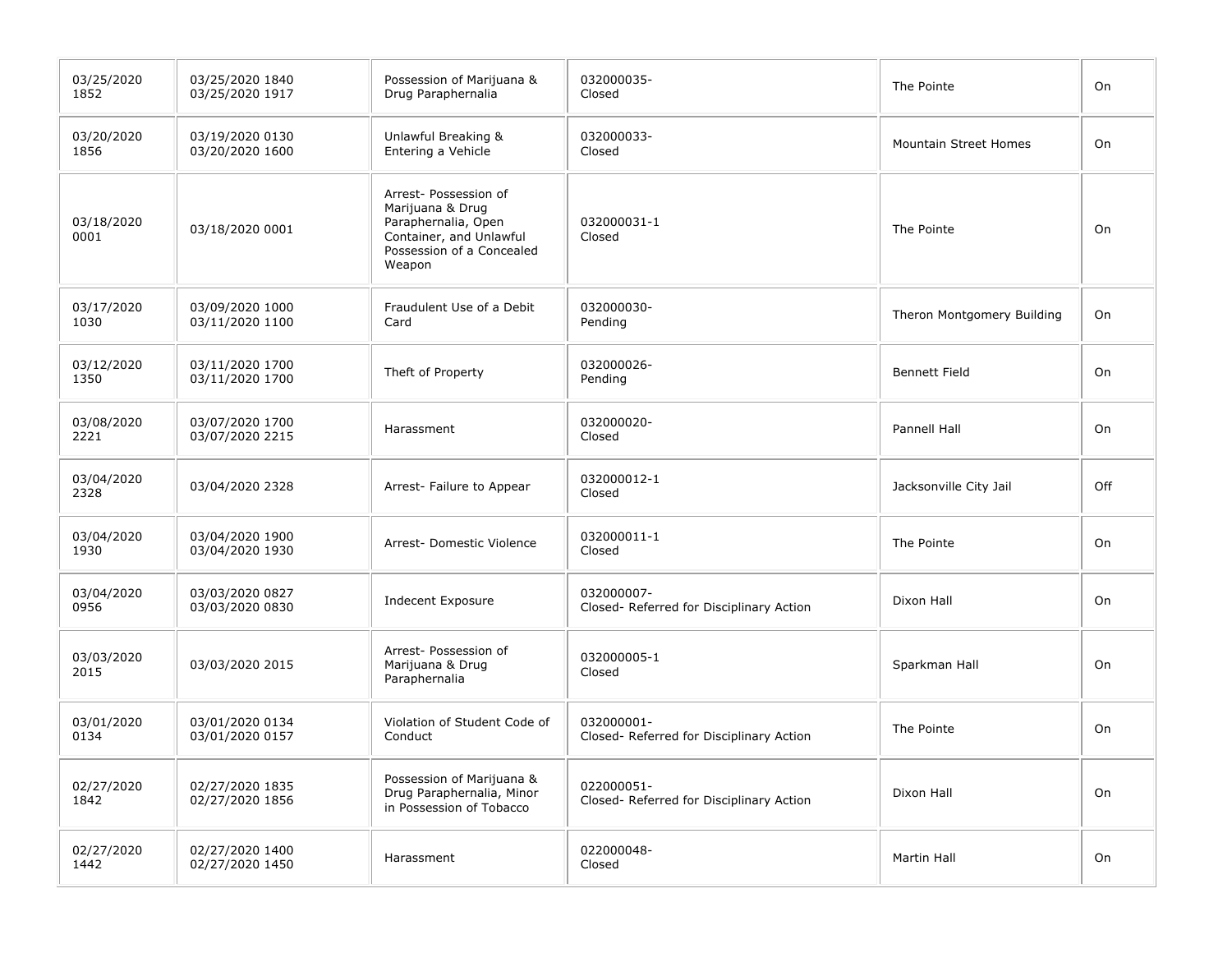| 02/24/2020<br>1918 | 02/24/2020 1900<br>02/24/2020 1920 | Violation of Student Code of<br>Conduct                                                                               | 022000042-<br>Closed- Referred for Disciplinary Action  | Dixon Hall              | On |
|--------------------|------------------------------------|-----------------------------------------------------------------------------------------------------------------------|---------------------------------------------------------|-------------------------|----|
| 02/24/2020<br>1016 | 02/17/2020 0000<br>02/24/2020 1030 | Criminal Mischief & Theft of<br>Property                                                                              | 022000041-<br>Pending                                   | Meehan Hall             | On |
| 02/20/2020<br>2121 | 02/20/2020 2120                    | Harassment                                                                                                            | 022000040-<br>Pending                                   | Pete Mathews Coliseum   | On |
| 02/20/2020<br>1501 | 02/20/2020 1501<br>02/20/2020 1526 | Possession of Marijuana<br>& Drug Paraphernalia                                                                       | 022000038-<br>Closed- Referred for Disciplinary Action  | Goodlett Avenue         | On |
| 02/20/2020<br>1448 | 02/20/2020 1448                    | Arrest- Possession of<br>Marijuana & Drug<br>Paraphernalia, Carrying<br>Concealed Weapon,<br><b>Criminal Trespass</b> | 022000037-1<br>Closed                                   | Mountain Street         | On |
| 02/19/2020<br>1704 | 02/19/2020 1700<br>02/19/2020 1724 | Possession of Marijuana<br>& Drug Paraphernalia                                                                       | 022000035-<br>Closed- Referred for Disciplinary Action  | Crow Hall               | On |
| 02/18/2020<br>1519 | 02/18/2020 1519<br>02/18/2020 1550 | Possession of Marijuana                                                                                               | 022000032-<br>Closed- Referred for Disciplinary Action  | Crow Hall               | On |
| 02/18/2020<br>0245 | 02/18/2020 0100<br>02/18/2020 0306 | Harassment                                                                                                            | 022000031-<br>Closed- Referred for Disciplinary Action  | Fitzpatrick Hall        | On |
| 02/16/2020<br>1715 | 02/16/2020 1700<br>02/16/2020 1733 | Violation of Student Code of<br>Conduct                                                                               | 022000029-<br>Closed- Referred for Disciplinary Action  | Sparkman Hall           | On |
| 02/16/2020<br>0055 | 02/16/2020 0055<br>02/16/2020 0122 | Violation of Student Code of<br>Conduct                                                                               | 022000028-<br>Closed                                    | The Pointe              | On |
| 02/13/2020<br>2256 | 02/13/2020 2254<br>02/13/2020 2302 | Arrest - Driving Under the<br>Influence                                                                               | 022000024-1<br>Closed                                   | Meehan Hall Parking Lot | On |
| 02/12/2020<br>1622 | 02/12/2020 1610<br>02/12/2020 1637 | Violation of Student Code of<br>Conduct                                                                               | 022000018-<br>Closed- Referred for Disciplinary Action  | Pi Kappa Phi            | On |
| 02/11/2020<br>1322 | 02/11/2020 1322                    | Arrest- Contempt of Court<br>Possession of Marijuana &<br>Drug Paraphernalia                                          | 022000016-1<br>Closed- Referred for Disciplinary Action | The Pointe              | On |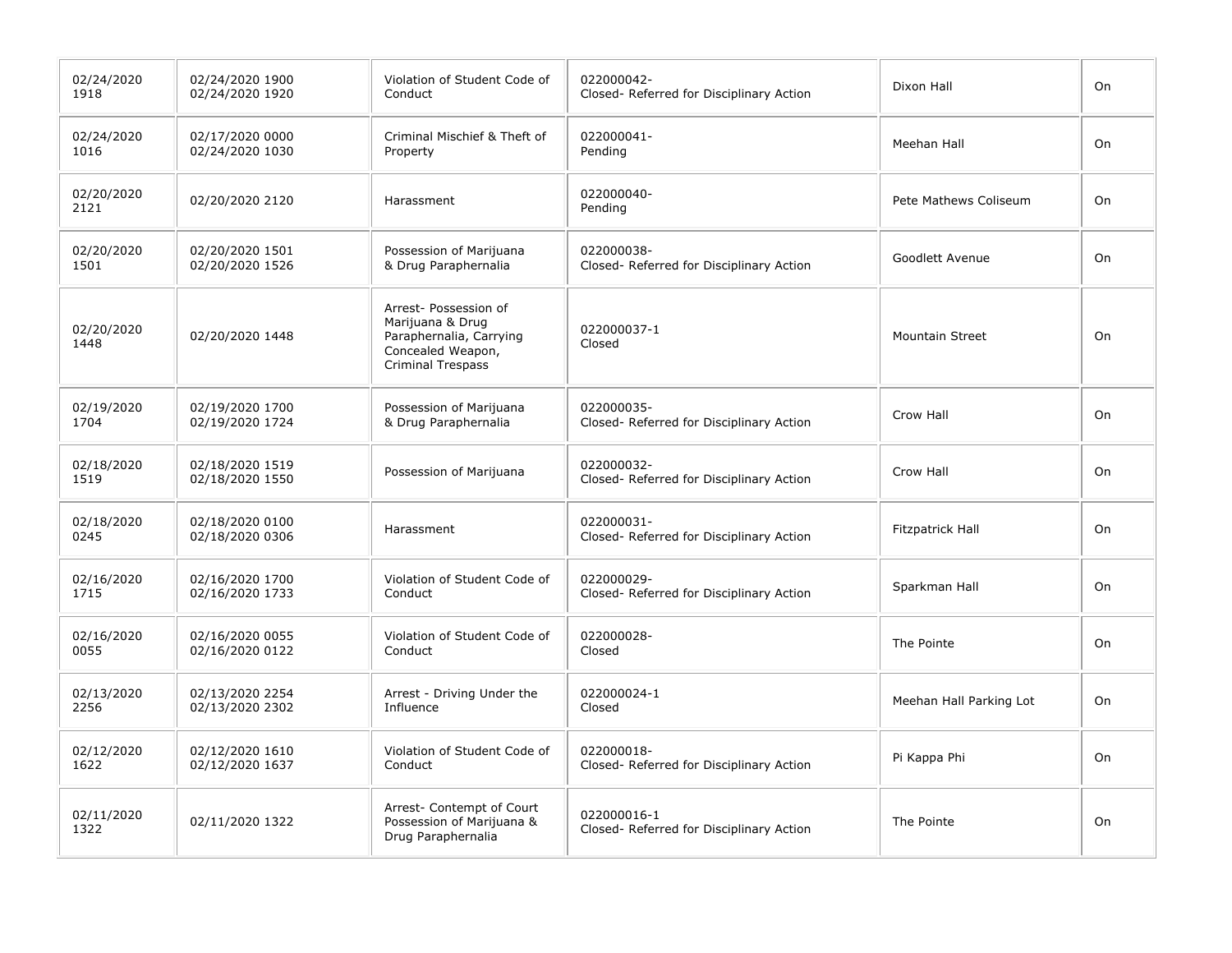| 02/06/2020<br>2303 | 02/06/2020 2303<br>02/06/2020 2309 | Violation of Student Code of<br>Conduct         | 022000011-<br>Closed                                   | Pannell Hall           | On  |
|--------------------|------------------------------------|-------------------------------------------------|--------------------------------------------------------|------------------------|-----|
| 02/06/2020<br>2008 | 02/06/2020 1950<br>02/06/2020 2008 | Violation of Student Code of<br>Conduct         | 022000010-<br>Closed- Referred for Disciplinary Action | Dixon Hall             | On  |
| 02/05/2020<br>1849 | 02/05/2020 1800<br>02/05/2020 1848 | Violation of Student Code of<br>Conduct         | 022000009-<br>Closed- Referred for Disciplinary Action | Meehan Hall            | On  |
| 02/05/2020<br>1548 | 02/05/2020 1530<br>02/05/2020 1608 | Possession of Marijuana                         | 022000008-<br>Closed- Referred for Disciplinary Action | Crow Hall              | On  |
| 02/03/2020<br>1726 | 02/03/2020 1700<br>02/03/2020 1755 | Violation of Student Code of<br>Conduct         | 022000005-<br>Closed                                   | The Pointe             | On  |
| 01/20/2020<br>0132 | 01/20/2020 0132                    | Arrest- Contempt of Court                       | 012000055-1<br>Closed                                  | Jacksonville City Jail | Off |
| 01/31/2020<br>2111 | 01/31/2020 2105<br>01/31/2020 2122 | Violation of Student Code of<br>Conduct         | 012000048-<br>Closed- Referred for Disciplinary Action | Sparkman Hall          | On  |
| 02/03/2020<br>1444 | 02/02/2020 1200<br>02/03/2020 1444 | Duty Upon Striking an<br>Unattended Vehicle     | 022000004-<br>Closed                                   | <b>JSU Campus</b>      | On  |
| 01/31/2020<br>1609 | 01/29/2020 1215<br>01/31/2020 1315 | Information- Possible Theft                     | 022000003-<br>Pending                                  | <b>Martin Hall</b>     | On  |
| 01/31/2020<br>1525 | 01/31/2020 1520<br>01/31/2020 1552 | Violation of Student Code of<br>Conduct         | 012000046-<br>Closed- Referred for Disciplinary Action | The Pointe             | On  |
| 01/30/2020<br>0911 | 01/30/2020 0909<br>01/30/2020 0929 | Violation of Student Code of<br>Conduct         | 012000041-<br>Closed                                   | <b>Mountain Street</b> | On  |
| 01/29/2020<br>2034 | 01/29/2020 2030<br>01/29/2020 2035 | Possession of Marijuana &<br>Drug Paraphernalia | 012000040-<br>Closed- Referred for Disciplinary Action | Logan Hall             | On  |
| 01/28/2020<br>0035 | 01/28/2020 0035<br>01/28/2020 0047 | Violation of Student Code of<br>Conduct         | 012000037-<br>Closed- Referred for Disciplinary Action | Campus Inn             | On  |
| 01/26/2020<br>1913 | 01/26/2020 1900<br>01/26/2020 1940 | <b>Criminal Trespass</b>                        | 012000036-<br>Closed                                   | Meehan Hall            | On  |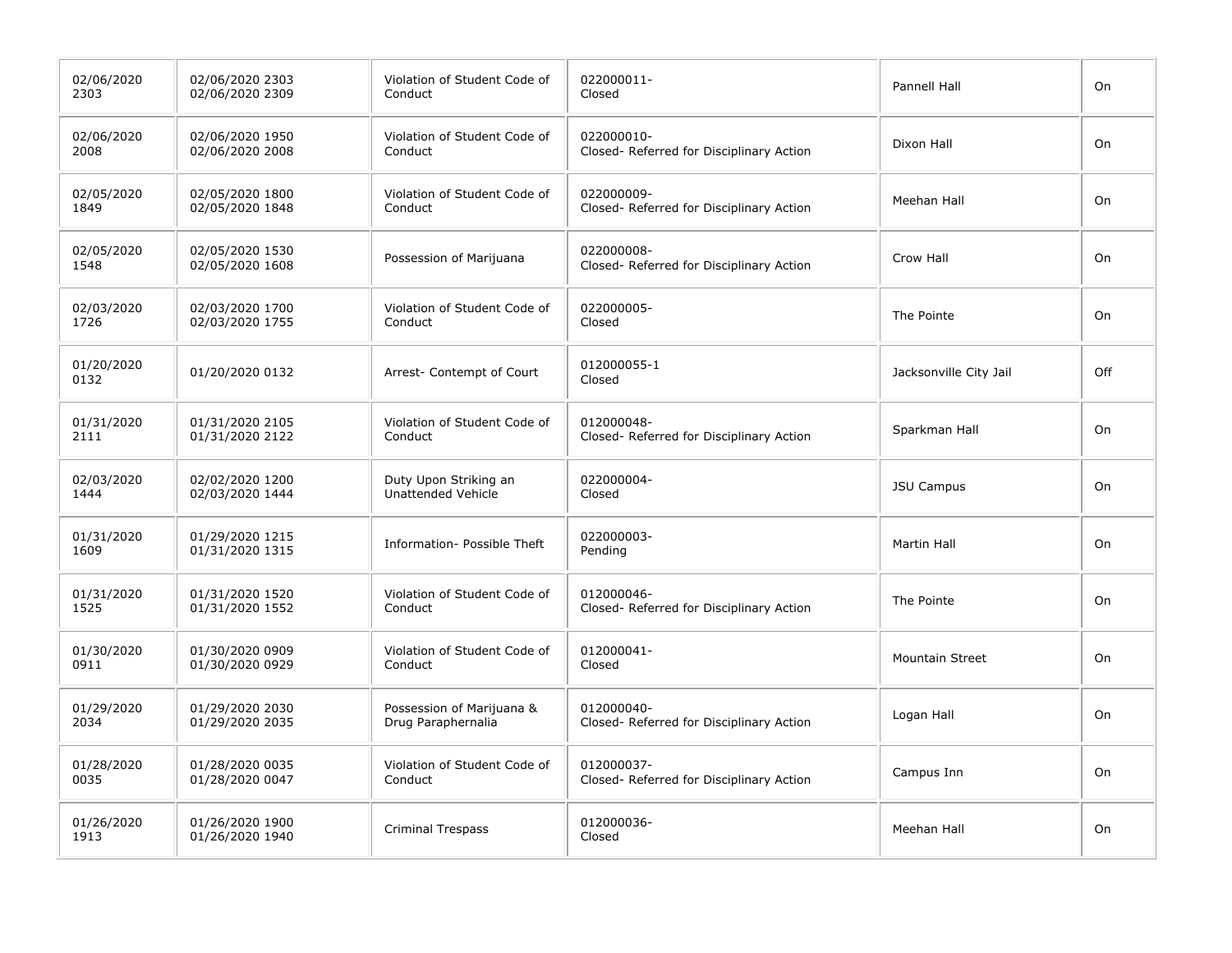| 01/25/2020<br>1645 | 01/24/2020 2230<br>01/25/2020 0600 | <b>Criminal Mischief</b>                                          | 012000035-<br>Pending                                  | The Pointe                          | On |
|--------------------|------------------------------------|-------------------------------------------------------------------|--------------------------------------------------------|-------------------------------------|----|
| 01/30/2020<br>1455 | 01/30/2020<br>1455                 | Arrest- Criminal Mischief                                         | 012000034-1<br>Closed                                  | The Pointe                          | On |
| 01/22/2020<br>1921 | 01/22/2020 1910<br>01/22/2020 1921 | Possession of Marijuana                                           | 012000031-<br>Closed- Referred for Disciplinary Action | The Pointe                          | On |
| 01/22/2020<br>1240 | 01/21/2020 1600<br>01/22/2020 1230 | Duty Upon Striking an<br><b>Unattended Vehicle</b>                | 012000030-<br>Closed                                   | <b>Curtiss Hall</b><br>Parking Lot  | On |
| 01/18/2020<br>1701 | 01/18/2020 1650<br>01/18/2020 1720 | Possession of Marijuana &<br>Drug Paraphernalia                   | 012000026-<br>Closed- Referred for Disciplinary Action | <b>Curtiss Hall</b>                 | On |
| 01/17/2020<br>1751 | 01/17/2020 1751<br>01/17/2020 1814 | Possession of Marijuana                                           | 012000025-<br>Closed- Referred for Disciplinary Action | Daugette Hall                       | On |
| 01/16/2020<br>2307 | 01/16/2020 2307                    | Arrest - Driving Under the<br>Influence                           | 012000023-1<br>Closed                                  | The Pointe                          | On |
| 01/16/2020<br>2241 | 01/16/2020 2225<br>01/16/2020 2231 | Assault                                                           | 012000022-<br>Pending                                  | Meehan Hall                         | On |
| 01/16/2020<br>2047 | 01/16/2020 2035<br>01/16/2020 2100 | Possession of Marijuana &<br>Drug Paraphernalia                   | 012000021-<br>Closed- Referred for Disciplinary Action | Dixon Hall                          | On |
| 01/17/2020<br>0800 | 01/17/2020 0800                    | Arrest- Assisting Other Law<br>Enforcement Agency with<br>Warrant | 012000020-1<br>Closed                                  | RMC-JSU Complex                     | On |
| 01/16/2020<br>1120 | 01/07/2020 1400<br>01/16/2020 1100 | Duty Upon Striking an<br>Unattended Vehicle                       | 012000019-<br>Closed                                   | Logan Hall<br>Parking Lot           | On |
| 01/16/2020<br>0859 | 01/15/2020 1630<br>01/16/2020 0944 | <b>Criminal Mischief</b>                                          | 012000017-<br>Closed                                   | Pannell Hall                        | On |
| 01/15/2020<br>2311 | 01/15/2020 2300<br>01/15/2020 2311 | <b>Criminal Mischief</b>                                          | 012000014-<br>Closed                                   | Meehan Hall                         | On |
| 01/13/2020<br>1141 | 01/13/2020 0800<br>01/13/2020 1153 | Duty Upon Striking an<br>Unattended Vehicle                       | 012000012-<br>Closed                                   | Houston Cole Library<br>Parking Lot | On |